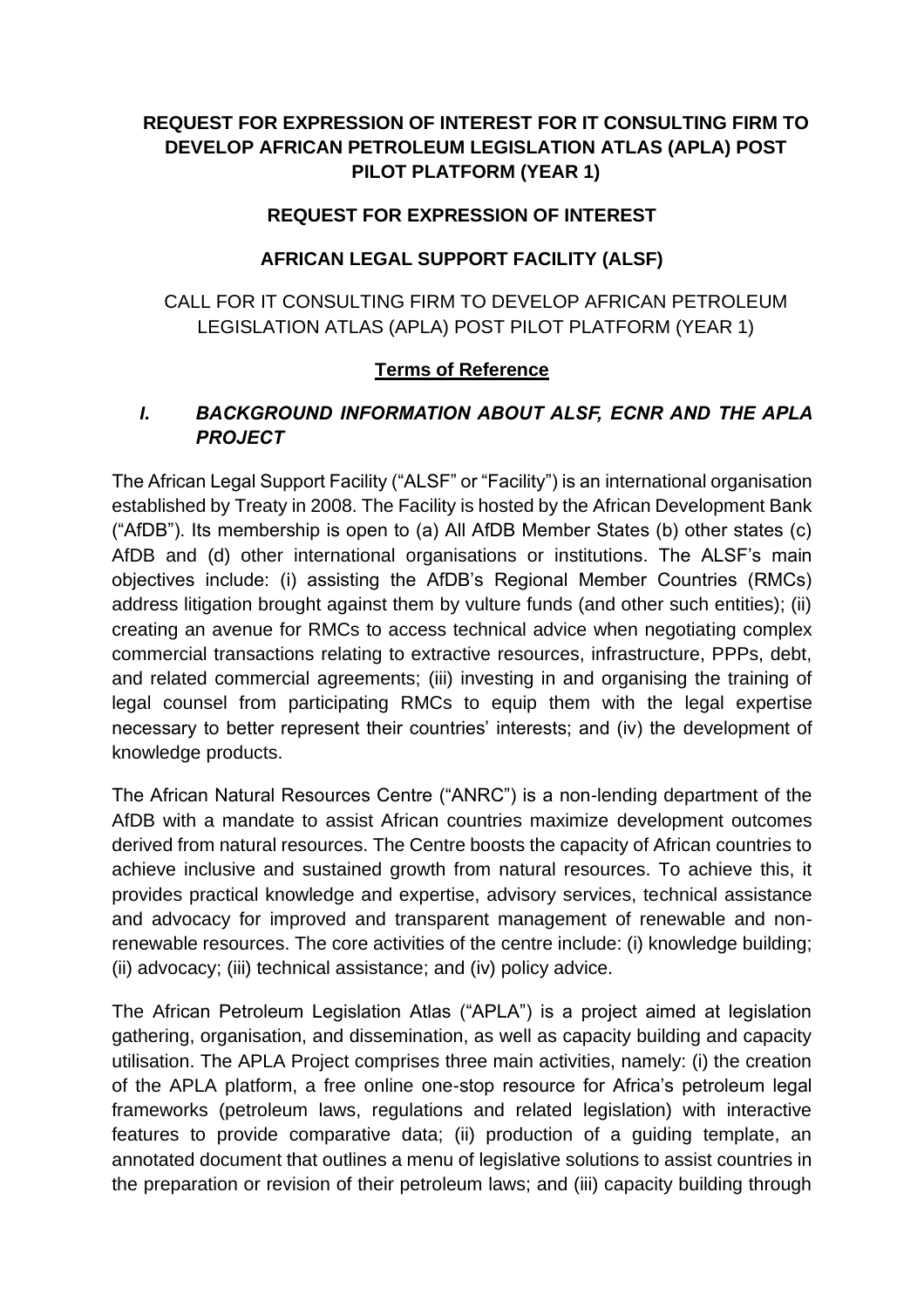training (on-ground and remotely) of African students, researchers and legal professionals in the use of the online platform and on overall issues in petroleum law.

Together, the ALSF and ANRC aim to develop the APLA Platform with the objective to support African countries in maximizing the benefits from their petroleum resources through: (i) promoting transparency, accessibility and comparison of Africa's petroleum laws; (ii) facilitating the preparation, revision and implementation of petroleum laws; (iii) providing a living database that will catalyse research and policy debates on legal and regulatory issues; and (iv) promote the development of local legal expertise on African petroleum laws.

The development of the APLA Platform will be managed by a committee comprising officials of ALSF and ANRC (the "APLA Secretariat").

# **II. THE APLA PLATFORM**

The APLA Platform will host all the petroleum laws, regulations and related legislations from all African countries in an easily readable, searchable and downloadable format. The APLA Platform will include a common taxonomy for comparison of the different thematic areas between all the laws and legal instruments hosted on the APLA Platform and a guiding template for drafting petroleum laws.

The task of populating the APLA Platform will be undertaken by African law students shortlisted by their universities, and selected and trained by the APLA Secretariat to form the APLA Legal Research Team ("LRT"). In the interest of building capacity among young African legal professionals, the LRT will undergo a two-stage training program. The first is the annual workshop training on petroleum legislative frameworks and the use of the online platform and the second will occur remotely over a longer time span (one year). During the second stage of the training, the LRT will analyse petroleum legislations, enabling them to populate the APLA Platform and to have a deepened knowledge on the legislative frameworks. The students will also undergo career development training to prepare them for their professional career.

Once completed, the APLA Platform aims to serve as a reference tool for all stakeholders involved in the petroleum sectors to draft, analyse, negotiate and manage oil and gas contracts.

# *III.* **THE APLA POST PILOT PLATFORM (YEAR 1)**

As a precursor to the APLA Platform, a prototype or pilot platform was first developed as a one stop database hosting all the petroleum laws, regulations and related legislations from four (4) African countries: Nigeria, Ghana, Republic of Congo (Brazzaville) and Chad, in an easily readable, searchable and downloadable format (APLA Pilot Platform <https://www.a-pla.org/> ).

The APLA Post Pilot Platform (Year 1) activities will include uploading the petroleum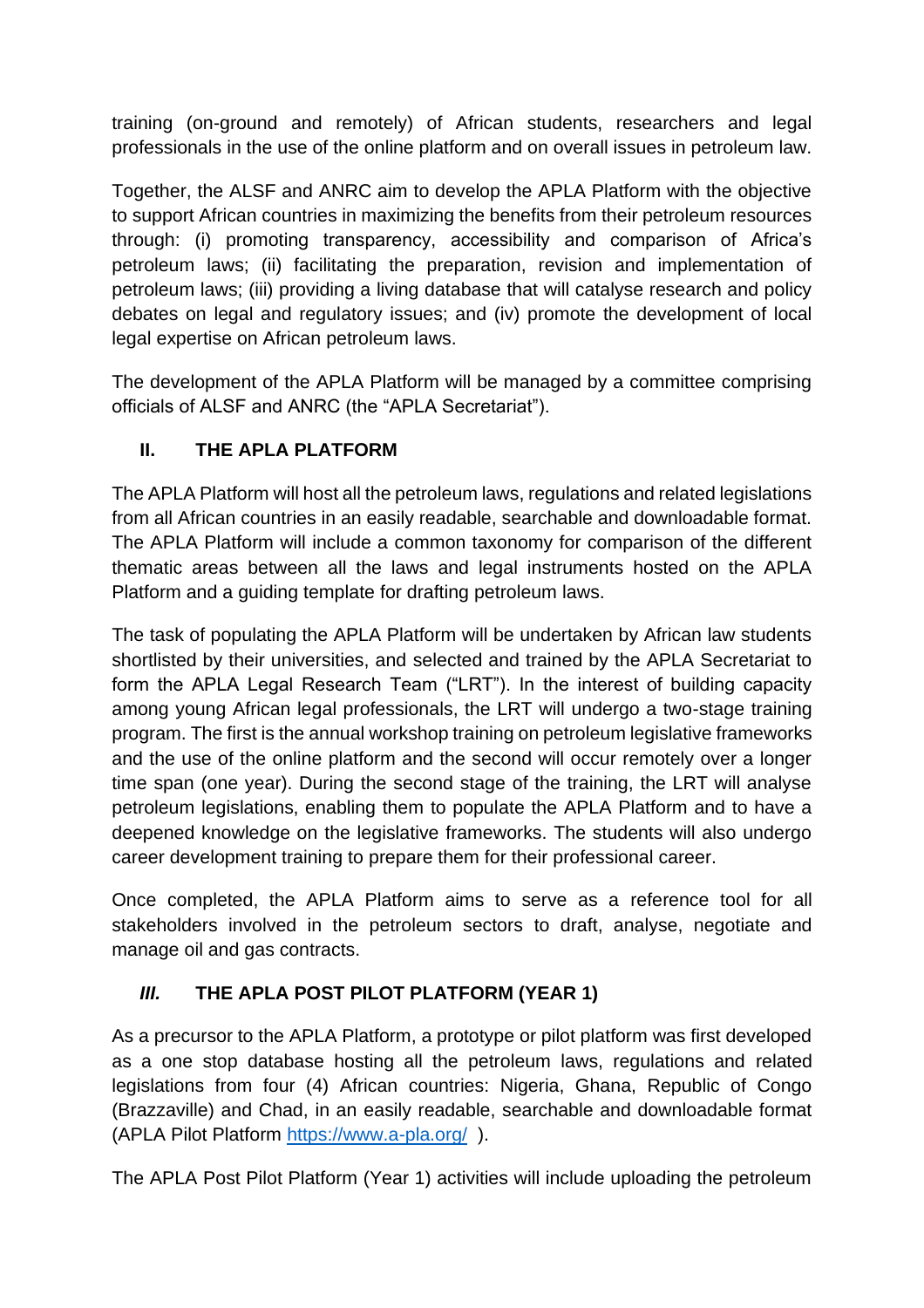legislation, regulations and related legislation of sixteen (16) African countries, namely: Algeria, Cote d'Ivoire, Mauritania, Senegal, Liberia, Uganda, Cameroun, Egypt, Tunisia, The Gambia, Sierra Leone, Rwanda, Kenya, Equatorial Guinea, Angola and Mozambique.

The APLA Post Pilot Platform will be populated by LRT selected by the APLA secretariat. After their selection by the APLA secretariat, the LRT will undergo a oneweek training on (i) how to use the APLA platform; (ii) how to process and analyse petroleum laws for the purpose of populating the platform; and finally, (iii) how to upload petroleum laws, regulations and related legislations.

#### **IV. RATIONALE FOR THE CALL FOR CONSULTING FIRM TO DEVELOP THE APLA POST PILOT (YEAR 1) PLATFORM**

The APLA Secretariat seeks to procure the services of a Consulting IT Firm (Consultant) to continue the development of the APLA Platform. These terms of reference (TORs) describe the scope of services that will be performed by the Consultant.

# **V. THE ROLE OF THE CONSULTANT**

The primary role of the Consultant will be to continue the development of a free, highly accessible, and user friendly online intelligent platform (APLA Platform) with a clean and intuitive interface designed to: (i) provide immediate visually-conveyed contextual information on the petroleum sector of African countries through interactive mapping technology, including petroleum dependency, EITI status, and membership in regional blocs/economic communities; (ii) host content substantially consisting of petroleum sector legal framework of all African countries (consisting of the primary petroleum law, regulations and supporting legislations) and a petroleum law guiding template; (iii) include (a) an adequate and easy to operate content management system for the purpose of enhancing the collaboration of universities and other research entities across the African continent on the content upload and tagging of legislative data for the legal framework and guiding template into the platform in a coherent and cohesive manner, and facilitating overall platform maintenance, and (b) features including, search, provisions comparison and printing options and a feedback section that allows end-user comments; and (iv) storage technology that allows for easy integration and maintenance in the server of the hosting entity as well as cloud storage capability. The hardware and the software for the design and development of the online platform will be licenced to the APLA Secretariat. The APLA Secretariat shall retain all ownership rights over the hardware, software and design of the platform.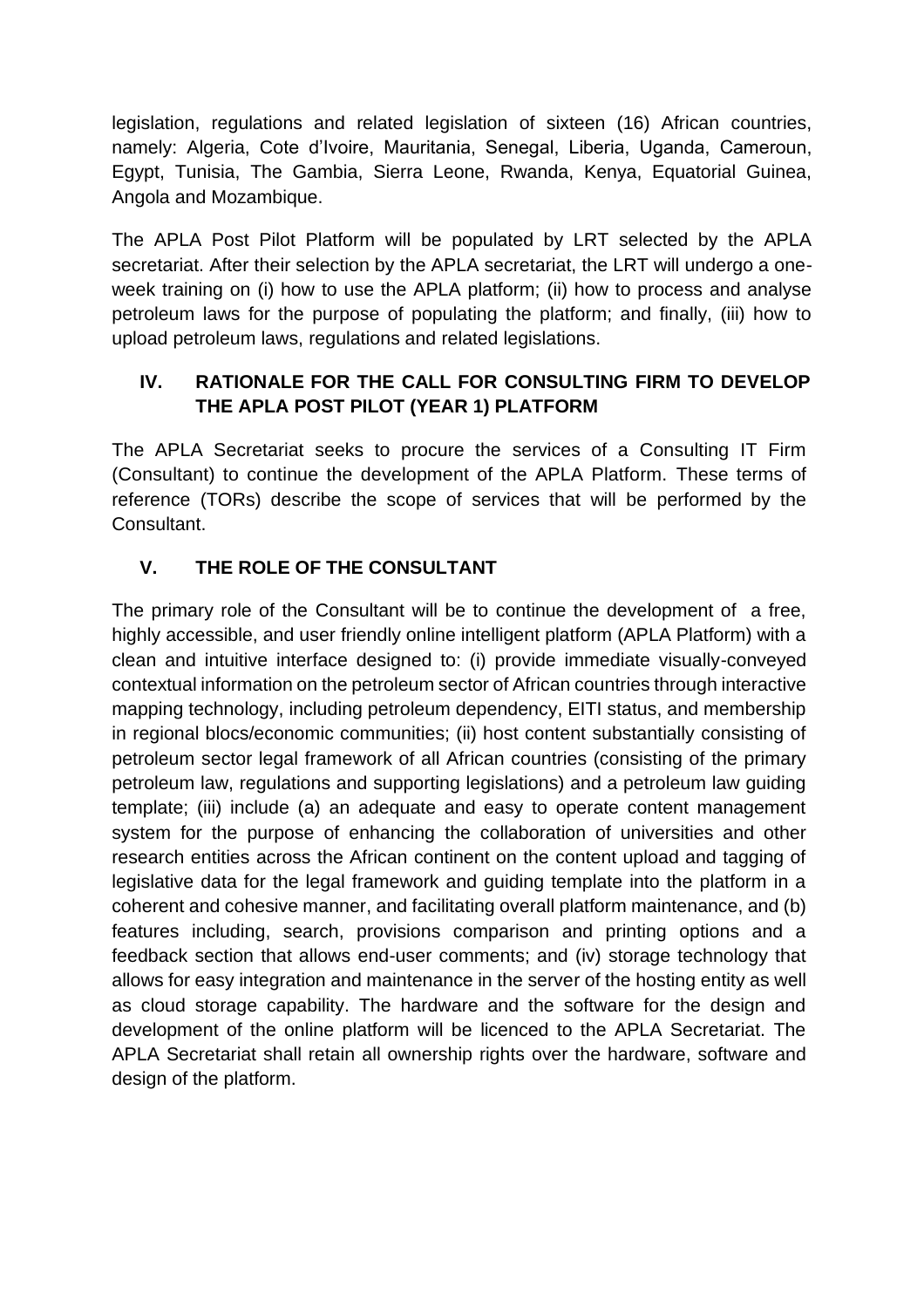# **VI. DEVELOPMENT OF APLA POST PILOT PLATFORM**

The Consultant shall design, develop and deliver, no later than **31 May 2022**, a Post Pilot Platform (Year 1) in order for the APLA Secretariat to review and, if necessary, refine any process flows before any necessary integration is fully developed and delivered.

The APLA Pilot Platform shall include, but not be limited to, the:

- 1. Upgrade the APLA platform;
- 2. Select IT Consulting Firm to provide support and maintenance of the APLA platform;
- 3. Content Management support and tagging of laws and regulations to related topics in the common taxonomy, and also include new features, such as the capacity to incorporate changes to the laws;
- 4. Regulatory Framework Continue content population of the APLA platform with primary petroleum legislation, regulations, related legislation and regulations for an additional sixteen (16) regional member countries ("RMCs"), namely: Algeria, Cote d'Ivoire, Mauritania, Senegal, Liberia, Uganda, Cameroun, Egypt, Tunisia, The Gambia, Sierra Leone, Rwanda, Kenya, Equatorial Guinea, Angola and Mozambique**. 1**
- 5. Search Feature that allows for word or phrase searches through-out the uploaded content for a country as specified in an applicable filter;
- 6. Compare Provision feature that allows users to view, side by side, provisions on a single topic as articulated in the law or regulation of multiple countries specified in the applicable filters. The Compare Provision feature will provide the comparative information for the analysed and categorized petroleum laws, regulations and related legislations of the sixteen (16) aforementioned selected countries.
- 7. Attend monthly support meetings with APLA secretariat;
- 8. Lead capacity building training of LRTs on the use of the APLA platform; and
- 9. Design and upload the content of the Guiding Template into the APLA Post Pilot Platform.

# **VII. FACE TO FACE TRAINING**

<sup>1</sup> These sixteen countries were selected taking the following criteria into consideration: (i) inclusion of fragile states, (ii) countries still in exploration with no commercial discoveries, (iii) countries in the new producers' group, (iv) regional & language balance, and (v) countries in advance stages of oil and gas production.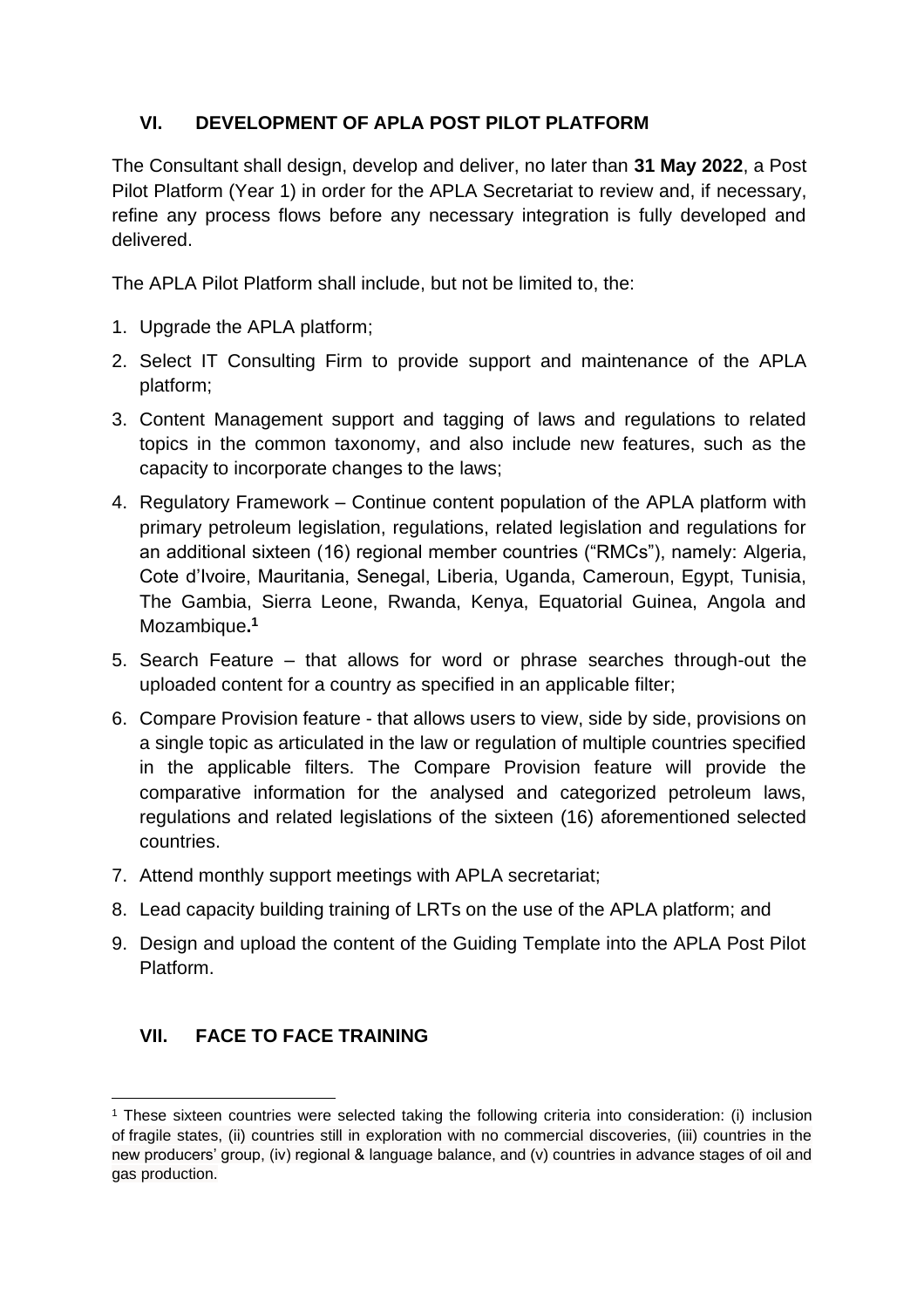Following the development of the APLA Post Pilot Platform, the Consultant shall prepare a training manual and conduct a one-week training of the LRT for the purpose of operational and technical knowledge transfer on the use of the APLA Post Pilot Platform. The training shall be a hands-on training on the content management system, to provide the LRT with sufficient foundational knowledge to use the system on a daily basis. On a date agreed with the APLA Secretariat prior to the training, the Consultant shall submit to the APLA Secretariat the following information: (i) the methodology for delivering the training; (ii) the personnel responsible for delivering the training; (iii) The framework and methodology for assessing competency the training; and (iv) any other information that is relevant to the training.

# **VIII. SECRETARIAT'S ROLE IN RELATION TO THE TRAINING**

The APLA Secretariat shall reserve the right to: (i) amend the proposal on how the training will be delivered; (ii) request an alternative trainer; and (iii) amend the assessment framework and methodology.

The APLA Secretariat shall decide the date, venue and location (city and country) of the said training.

# **IX. QUALIFICATIONS AND EXPERIENCE REQUIRED**

The Consultant must have a team with the following qualifications and experience:

- 1) A team leader with a master's degree in Computer Science, Information Technology, or a related field
- 2) With at least ten (10) years of relevant work experience
- 3) A team member with master's degree in Computer Science, Information Technology, or a related field;
- 4) With a minimum of eight (8) years of relevant work experience;
- 5) Graphic design and implementation of information-rich, user-friendly and large websites;
- 6) Proven experience in the web development field with a solid portfolio of accomplished web projects (applicant has to present at least three (3) similar scoped websites developed);
- 7) Demonstrated effective coordination skills and an ability to work under pressure to complete multiple tasks and meet deadlines;
- 8) Advanced proficiency with HTML, including style sheets, templates, complex tables and image maps. Must possess working knowledge of basic composition, page layout, art and office/web software packages such as MS Word, Excel, Dreamweaver, Adobe PageMaker, Illustrator, Photoshop and Acrobat (or Open Source Software equivalents);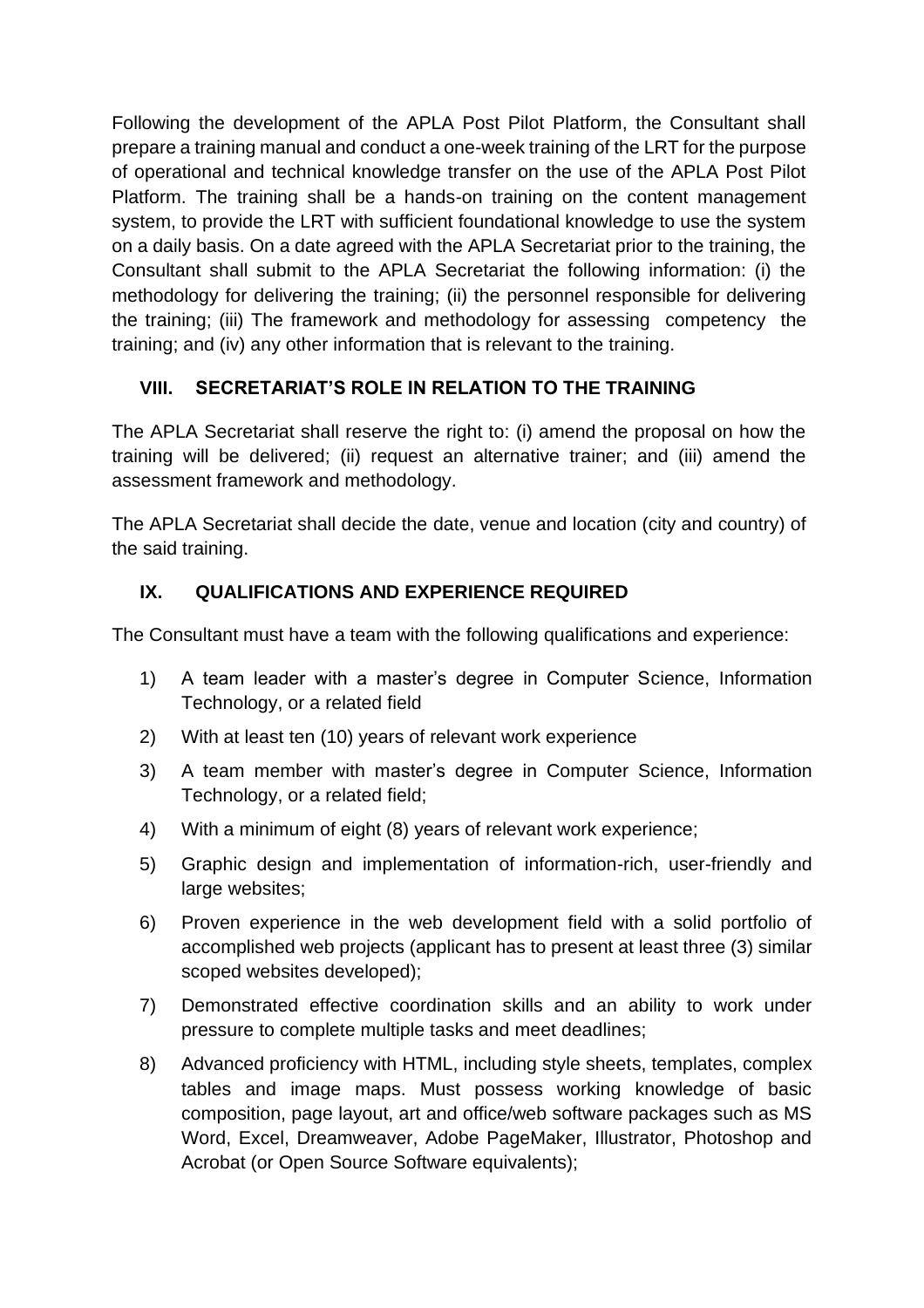- 9) Experience in web behaviour knowledge and web development programming languages (PHP, perl, ASP, SQL, Python, JSP etc.);
- 10) Experience with photographic manipulation and digital painting;
- 11) Knowledge of WII framework will be an asset;
- 12) Experience with manipulation of Digital audio and video content is highly desirable;
- 13) Excellent written and verbal communication skills in English and in French

# **X. ROLE OF THE APLA SECRETARIAT**

The APLA Secretariat shall:

- 1) Select the Consultant based on Consultant's suitability to perform the assignment;
- 2) Assess the Consultant's performance based on a set criteria;
- 3) Select the date, venue and location (city and country) for the face to face/or online training of the LRT;
- 4) Select the trainers and LRT to attend the face to face/or online training;
- 5) Arrange travel and accommodation for trainers (subject to Covid-19 traveling restrictions);
- 6) Retain all ownership rights of the APLA Pilot Platform and APLA Platform developed by the Consultant on behalf of ALSF and the Bank.

# **XI. DURATION OF ASSIGNMENT**

The overall assignment including the training of the LRTs shall be for a period of twelve (12) months. The training of the LRT on the use of the APLA Pilot Platform will be delivered as soon as the platform has been developed.

#### **XII. REMUNERATION**

The Consultant will be paid a lump sum, comprising fees and expenses, for the duration of the assignment.

#### **XIII. EVALUATING CRITERIA**

Applicants will be evaluated on their demonstrated ability to carry out the scope of work described herein. The proposals should outline, *inter alia,* (i) any prior experience in implementing similar projects on time and within budget; and (ii) plans to create a team tasked with creating the APLA Platform, indicating the technical